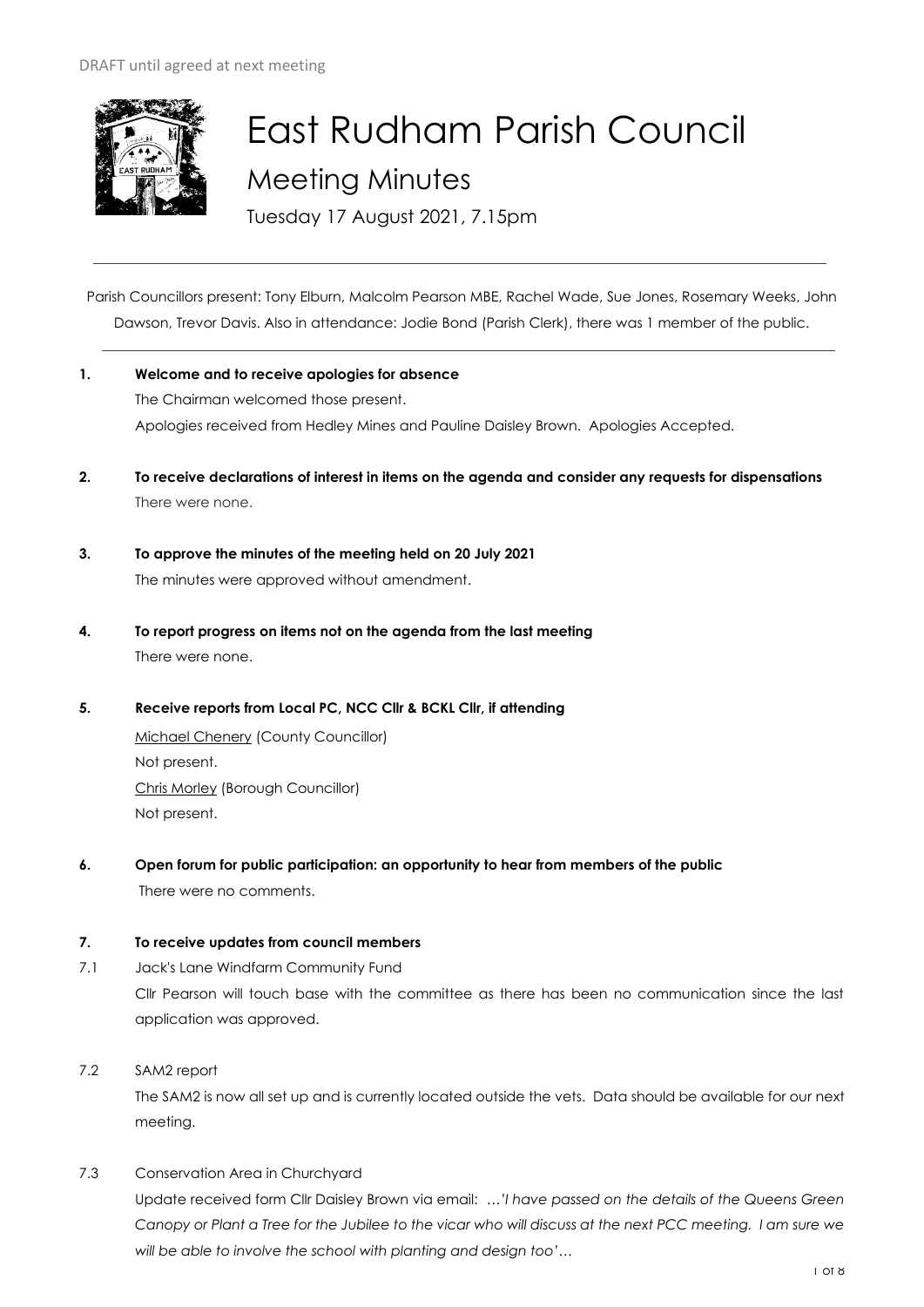#### **8. Open spaces & highways issues**

Cllr Elburn asked about progress with the Muga litter bin emptying. The Clerk advised that there had been an issue with adding it to the BC collection route as it was too far away from the roadside. Discussions were being held with West Rudham Parish Council about possibly relocating the bin to next to the dog bin outside the Rudhams Village Hall area. The Council RESOLVED to continue to contribute towards the emptying costs once the bin relocation has been settled.

#### UK Power Networks - Proposed Undergrounding Project

Cllr Elburn has spoken with a few local people that live in the area where UKPN are proposing to site underground cabling and a transformer on the verge in Broomsthorpe Road. It was originally a 1.5m cube then a 3m cube.

UKPN agreed to our request for the transformer to be repositioned West along the road on Parish land (Pond area CL210) set back and to the East side of the site which would be screened by existing hedges. It was proposed that a site meeting is organised between UKPN, representatives from Savills, the Parish Council and local residents to discuss the details further. All AGREED for Cllr Elburn to progress with the meeting.

UKPN have requested that a wayleave, lease or tenancy agreement is provided and having taken advice Cllr Elburn confirmed that as the land is registered to the Parish Council there is no reason that we could not organise this. A document now needs to be drawn up.

#### 8.1 Village Green

The Council agreed to keep the picnic tables until the end of September and once finished they will be put into storage until next year. Janes Coffee Shop team litter pick around the bench area at least once a day. Cllr Wade has asked that if the benches are reinstated next year and were to become a permanent fixture, they would need a solid base to enable them to be fixed or anchored to the ground. This will need consideration, it was agreed to discuss again in November for next year.

Cllr Jones had recently witnessed a horse and cart driving onto The Green at least twice. Cllr Pearson had also seen this and advised that enforcement is difficult and placing signs asking them not to go on there is the only thing we could do. They have been approached in the past and asked to refrain from driving on there and they are very reasonable people. Cllr wade added that they have taken kids for little rides while stopping to have a coffee.

Cllr Davis noted that there appears to be a lot of grass growing through onto the north side path. Cllr Elburn agreed to put down some left-over weed killer.

Cllr Wade also reported that there had been a visit from the Police last Saturday at around 5.30am following a report of a car (not a local vehicle) precariously parked outside the shop with 2 occupants inside. When the police investigated the occupants were both found naked and were moved on.

Cllr Wade asked about the decision and any progress with regards to the parking bay for the mobile Post Office van.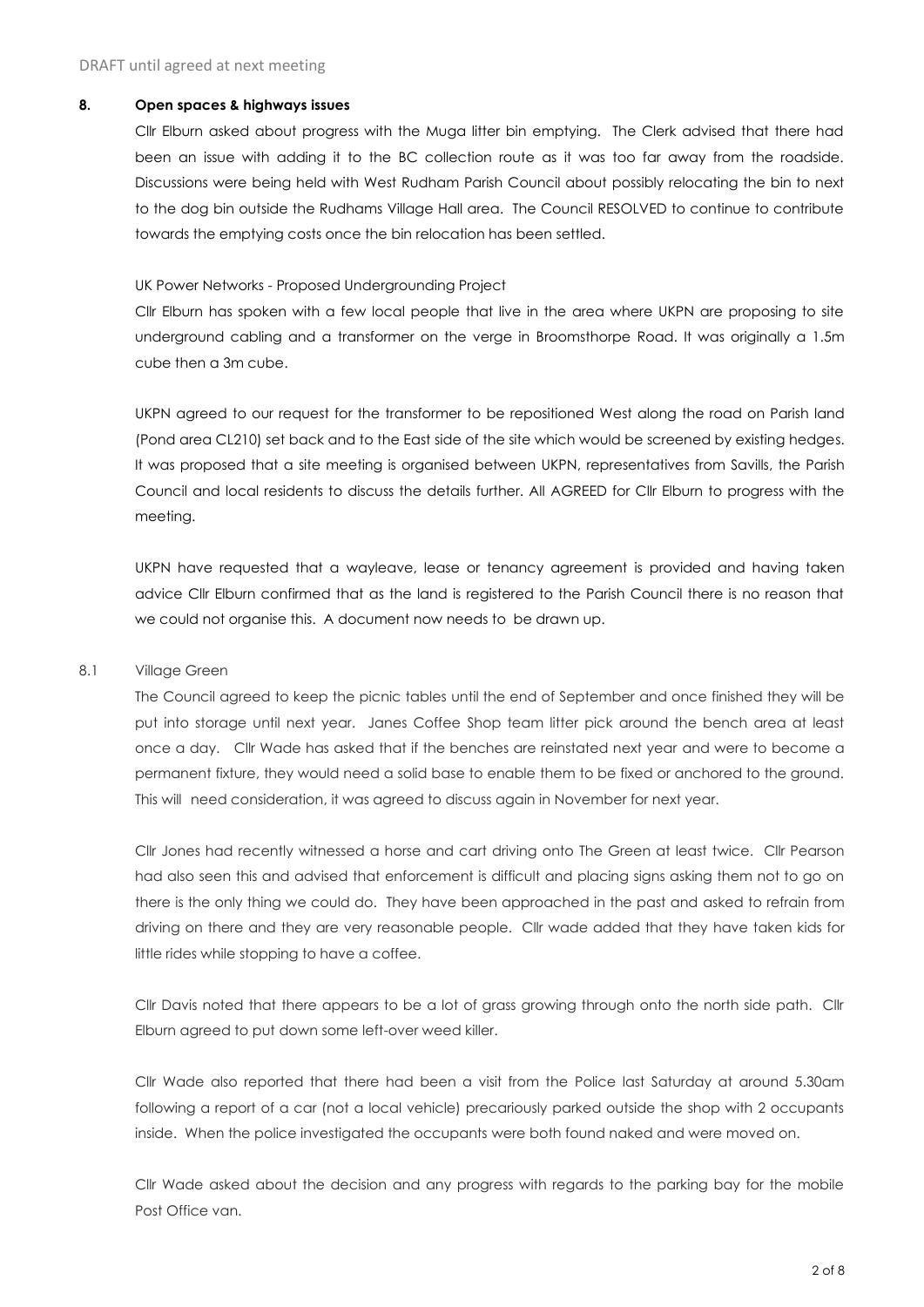Originally it was agreed that the best option would be to have it marked on the ground as 'keep clear'. Cllr Davis suggested a drop down post with padlock which the post van could also have a key for. Cllr Pearson suggested that Highways may be able to help with this or the Members Fund from Michael Chenery. All agreed this would be a good idea as it would eliminate potential issues for passing wheelchairs and pushchairs too. The Council agreed to go ahead with plans for a drop down post.

#### 8.2 Speed watch and speeding

It was noted that there had been quite a bit of activity on the community Facebook page surrounding local parishioners wishing to set up a Speed Watch Team. Cllr Pearson has spoken with the local police to attempt to expedite this on their behalf. At least 6 volunteers will be required, and the Police will give training, there is quite a lot of work involved but it would be an asset to the village. The Council agreed to support any parishioners willing to establish a Speed Watch Group.

Cllr Pearson carried out a traffic calming survey and circulated a Speeding Strategy document to Councillors for consideration (refer to appendix 1).

It was agreed that the first priority would be to request 30mph speed roundels painted on the A148 road surface and request a further pair of white gateways by Station Road. Cllr Pearson advised that in the past the Parish Council have been informed that this would not be possible, but Cllr Davis asked whether this would be reconsidered since receiving the plans for a new development on Eye Lane.

Cllr Pearson also raised concerns about the entrance to the cemetery. There is no visible signage on the A148 making drivers aware of the entrance or slow-moving vehicles, a serious accident is waiting to happen.

Cllr weeks suggested installing 'Concealed Entrance' signage, and there were further suggestions, including installing a Highways approved 'cemetery' sign, or similar, on the opposite side of the road, clearly showing the cemetery entrance.

The Council RESOLVED to request some signage from Highways in the first instance. Cllr Wade proposed that this item remains as a standing item on the agenda until the matter is resolved. All AGREED.

Cllr Davis asked how easy it is to have the speed limit reduced, Cllr Pearson explained that this is down to national legislation and the consideration is largely based on the number of houses along the roadside and whether they are along one side or both sides, also whether traffic gets congested etc.

Cllr Davis referred to School Road and south of The Green. The minimum speed is 30mph with potentially 20mph flashing speed signs, that we hope to have outside the school, but the problem is policing this speed in other areas. Sleeping policemen have also been suggested in the past.

Cllr Dawson reported that the white lines at the bottom of School Road (on the North side) have virtually disappeared and need to be re-lined. Cllrs Pearson and Elburn will report this to Highways when contacting them about the other items.

# 8.3 Discuss other funding options for flashing school signs

It was discussed and AGREED that Cllr Pearson will ask Westcotec to attend a site meeting to agree the best location for the flashing signs , which will then be agreed with NCC Highways. Cllr Wade suggested tying in the location of the signs with the play park, as many children cross here as well as the school.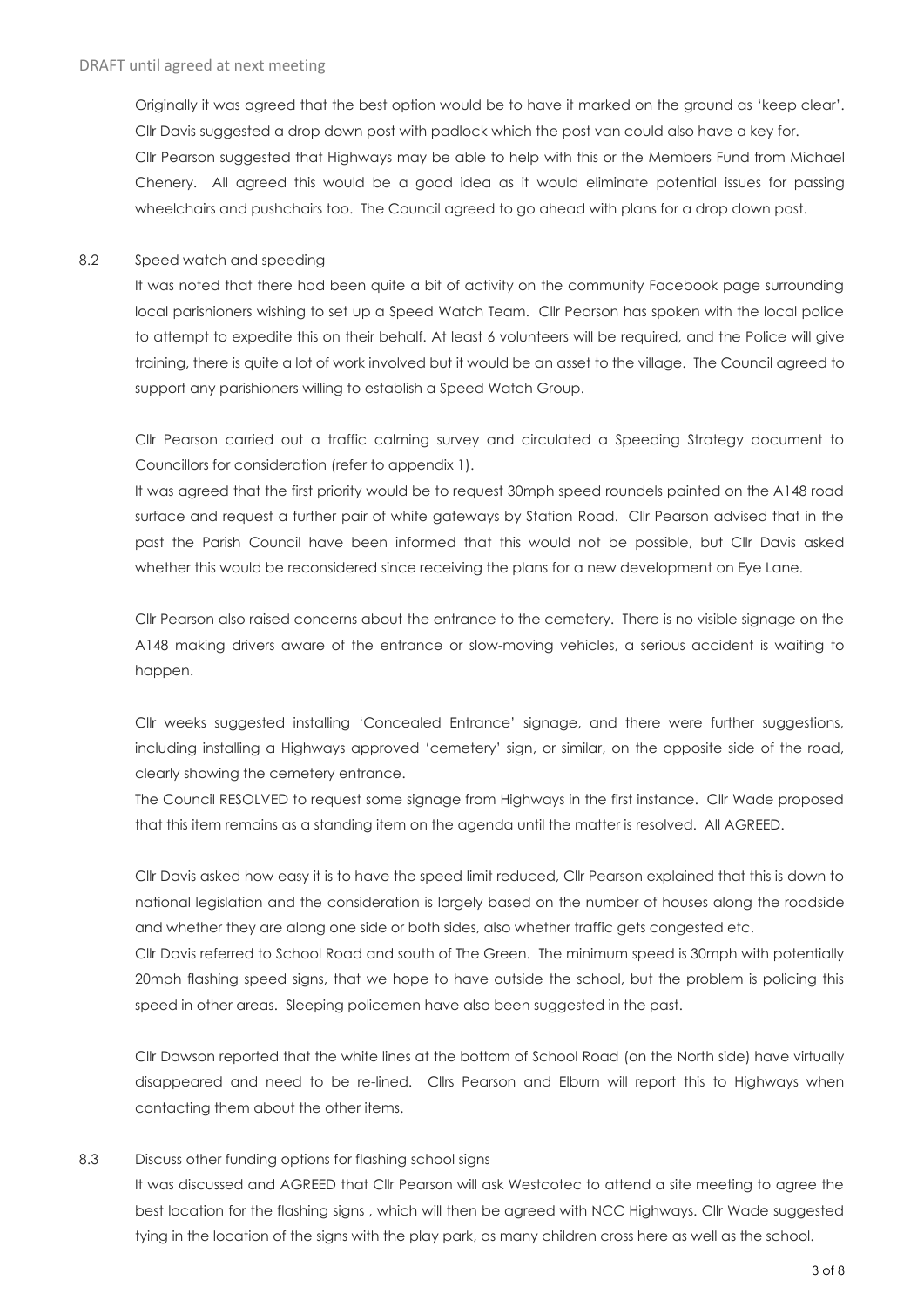Funding will be sought via the NCC PPS Fund and our County Councillors Member Fund.

#### 8.4 Receive an update on village sign support replacement

The sign has now been removed and we are awaiting the steel support post to be constructed and then it will be finished off. The rubble has been placed near the tree and it will be left there in case the rubble is required to complete the re installation.

Cllr Elburn reported that the drainage pipe causing some winter flooding, running from the Manor House under the A148, the West end of the Village Green and the road to the South of the Village Green to a ditch by the Lodge leading to the river, will be worked on by contractors (not Highways) under instruction from the Manor during the next few weeks.

#### 8.5 Discuss village street lighting

The K&M Lighting contract is due for renewal, following discussion based around the pricing and service provided the Council RESOLVED to renew a 3-year contract which will hold the price of £7.65 per unit per year for the duration.

In response to a further communication received from a parishioner following up on an enquiry about a professional street light survey being carried out it was agreed that a proposal to survey the whole village was made at the meeting of 16 July 2019. This was carried out by some members of the council and not a professional survey but a short practical assessment of the present coverage of the street lighting. The conclusion was that to improve any one area, to bring it up to an urban standard meant that the complete system would need to be redesigned and the new installation would be at a very large cost. The original lighting was designed for a rural setting with regard to light pollution, driving safety and cost. The Council therefore RESOLVED that there would be no change to the existing system for the foreseeable future.

Following on from Cllr Jones previous request, it was agreed that the street light next to the bus stop could be tilted to deflect some light towards the bus shelter as this would not have a detrimental effect on any neighbouring properties.

It was reported by a member of the public that the streetlight on Eye Lane near Back Lane is faulty and is staying on all day. Clerk to report.

# **9. Playpark update**

The has been no further update received from the BC regarding the CIL funding. Cllr Elburn will follow up with them to find out if a decision will be made in the near future.

Cllr Wade reported that she is continuing with the weekly checks and is pleased to say that there is noticeably very minimal litter and is pleased that people are respecting the play park and the sign on the gate appears to be working.

# **10. East Rudham cemetery**

The records have started to be updated into digital form which is a work in progress and may take around 6 months to complete. Photos have been taken of all the graves.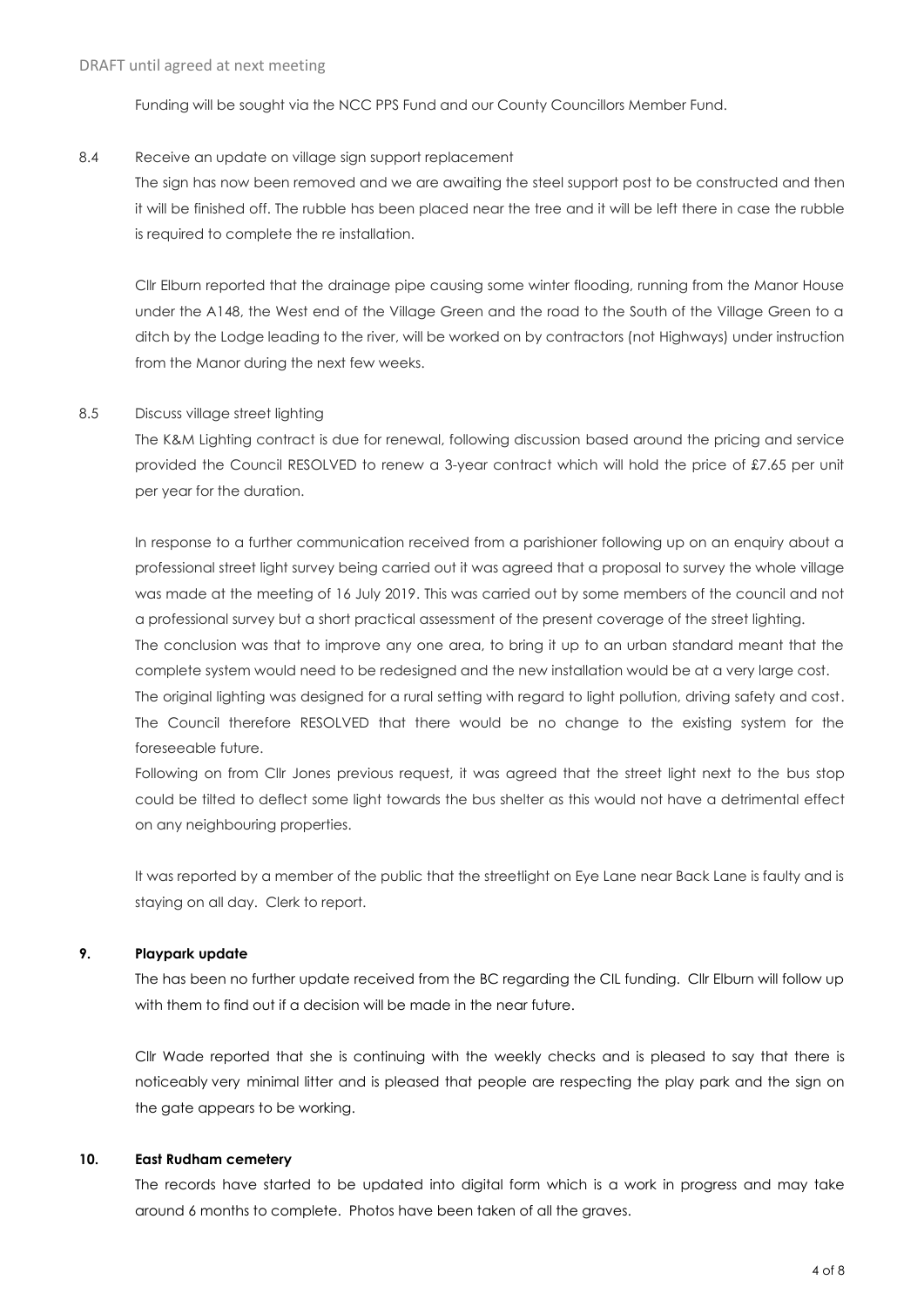Cllr Pearson suggested that the rules for the cemetery are published and displayed clearly on a noticeboard or sign so that visitors are aware of the rules, including the non-acceptance of glass vases as this hinders grass cutting etc.

All agreed a new tasteful and suitable sign would be a good idea. Proposed by Cllr Pearson and seconded by Cllr Elburn. Cllr Wade agreed to source some prices for consideration.

Cllr Dawson suggested forwarding the rules to the local funeral directors also. Clerks & Councils Direct may be a good source of suppliers.

As discussed under item 8.2 a cemetery sign on the A148 will also be requested from Highways.

#### **11. Newsletter**

Clerk to forward a report to Cllr Weeks.

#### **12. Planning matters**

Back Lane No further update.

#### 12.1 To receive results of applications.

21/00182/F Broomsthorpe Hall Tatterford Road Broomsthorpe East Rudham Norfolk PE31 6TQ PC comment - Supports | KLWNBC decision - Pending

21/00729/F | Broomsthorpe Hall, Tatterford Road, East Rudham PC Comment – Supports | BCKLWN decision – Permitted

21/00175/RM Land NW of St Patricks Villa Back Lane East Rudham Norfolk PC comment - Supports | KLWNBC decision – Permitted

21/00498/F | Land NE of 5 Eye Lane and S of The Bungalow Fakenham Road, East Rudham Norfolk PC Comment – Supports with some highway concerns | BCKLWN decision – Pending

21/00992/F | Change of use of school to dwelling at East & West Rudham Pre School Group PC Comment - Supports | BCKLWN decision - Pending

21/01010/F | Change of use from butchers shop and premises to dwelling at J Kew Butcher PC Comment - Supports | BCKLWN decision - Pending

21/01011/F | Construction of four Dwellings PC Comment - Supports with reservations | BCKLWN decision - Pending

21/01012/F | Alterations and extension to dwelling at Old White Horse PC Comment - Objection | BCKLWN decision - Pending

21/01373/F | Proposed new residential dwelling at Land Adjacent To 54 Bagthorpe Road PC Comment – Support | BCKLWN decision - Pending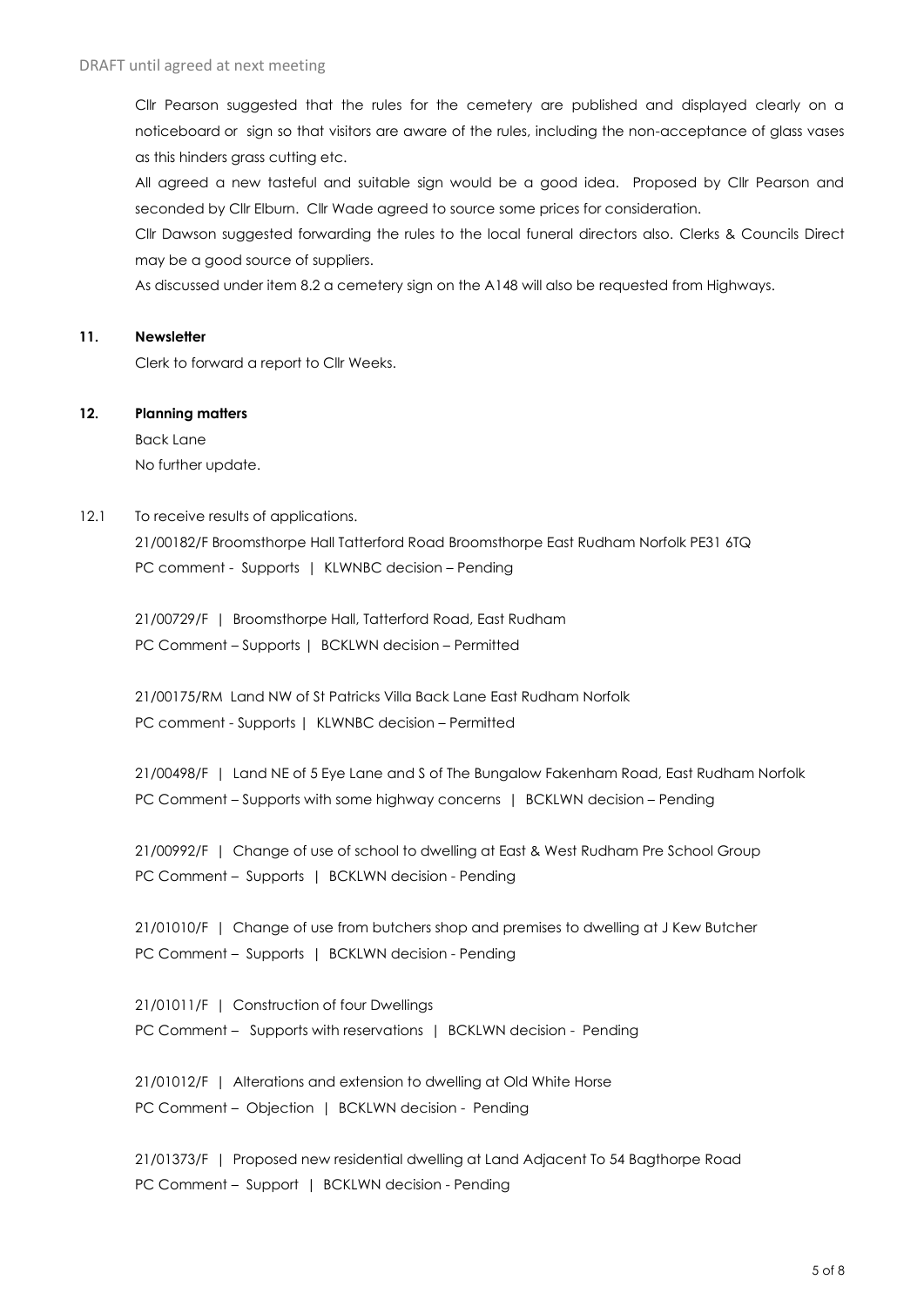21/00175/RM | Reserved matters: Pair of detached self-build dwelling and garages PC Comment – Support, as per the original comment | BCKLWN decision - Permitted

12.2 To receive applications for consideration 21/00498/F – Proposed residential development at Land NE of 5 Eye Lane and S of The Bungalow Fakenham Road Fakenham Road East Rudham Norfolk PC comment - Support

# **13. To receive and consider any correspondence**

Literature received from Elan City (flashing speed signs)– passed to Cllr Pearson. Email received regarding the streetlighting – refer to item 8.5.

#### **14. Financial matters**

14.1 To approve the payment of accounts list

**Payment to Description Ref Amount (£)** SSE SERIES Electricity the series of the series of the series of the series of the series of the series of the s K&M Lighting Street Lighting Services Conditional Conline 28.60 T Elburn Mower Fuel Online 23.00 BCKLWN Newsletter Printing Contact Text Conline 81.06 **Total £200.84 Receipts from Description Description Amount (£)** West Rudham PC Play Park Donation DC DC 513.00 **Total £513.00**

The Council RESOLVED to approve the payments list (below)

Payments made via online banking.

# **15. To discuss and agree a new parish council website**

Following discussion, the Council RESOLVED to set up a new WIX website via Steve Jackman for £95.00 plus £86.00 (approx.) per year for hosting and domain name. The Clerk will populate the site once the template is created and continue to maintain it. The existing NALC website will be removed once the new site is up and running. Cllr Wade suggested that Maria Pearson may be happy to provide some local photographs for use on the new website. Thanks, given.

# **16. Receive items for next agenda and note the date of the next meeting**

Items for including include:- NS&I Account to be closed, signatures are required and Drainage Issues. The next meeting will be held on Tuesday 21 September at 7.15pm. The Chairman thanked everyone for attending and closed the meeting at 8.58pm.

Signed by Chairman: .................................................................... Date: ..............................................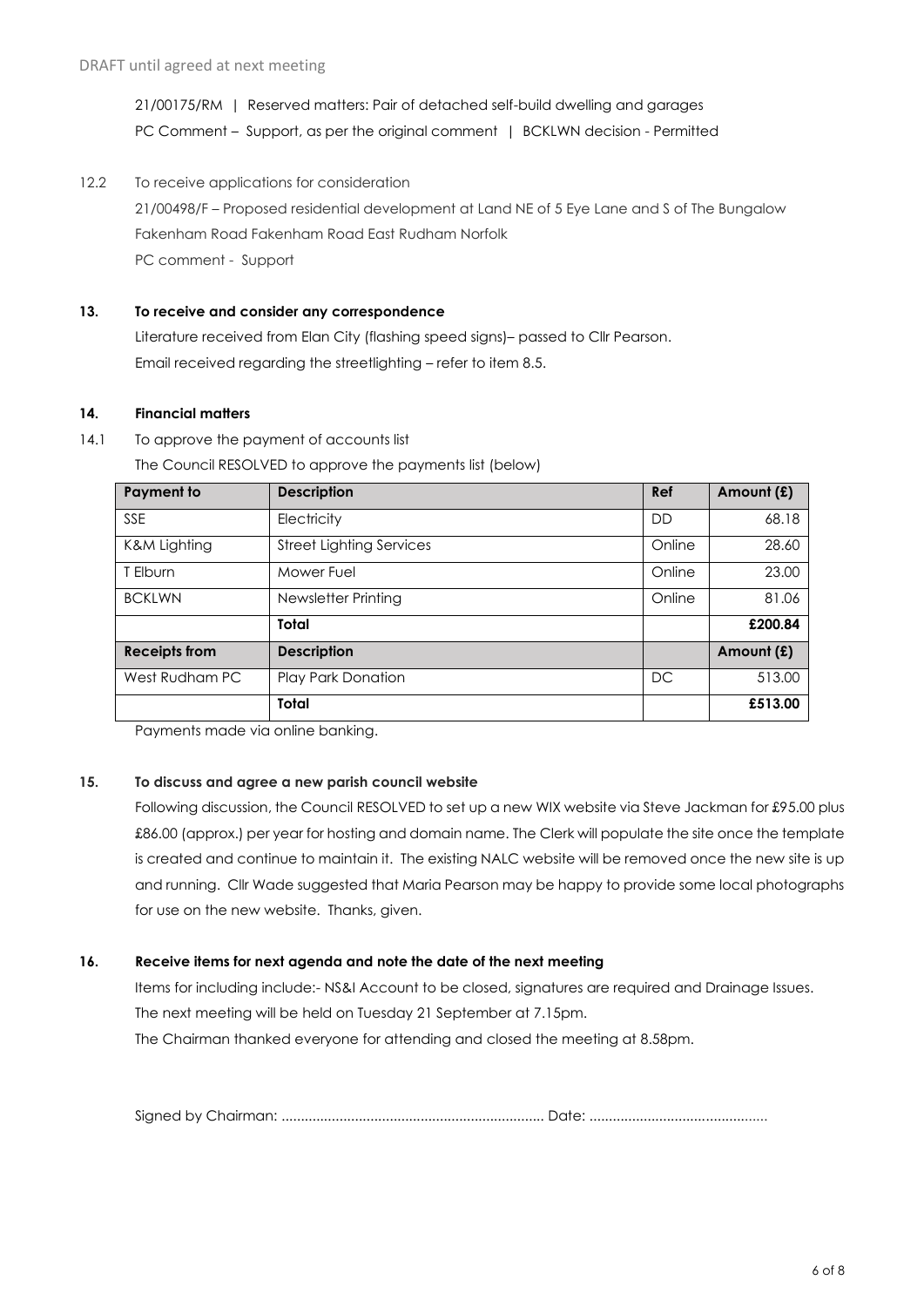# **East Rudham Speed Calming and Hazard Strategy**

This paper covers possible speed calming measures that may be pursued by the Parish Council detailed by each road as applicable and identifies potential accident risk areas and possible mitigations to the risks identified

# **A148 30mph and 40mph areas**

- 1. Road markings depicting he speed limit as in West Rudham *This requires highways approval and budget*
- 2. Speed watch group monitoring. *This requires the establishing of a speed watch group of at least 6 volunteers including a co-ordinator and approval of volunteers / sites by Norfolk Constabulary.*
- 3. Additional SAM sign so that one is permanently deployed on the A148 *Would need approval of Highways and PC budget*

# **Station Road**

- 1. Speed Gates at the entrance to the 30mph limit from West Raynham *Requires Highway approval and PC budget, approval has previously refused but other villages do now appear to have signs on similar sized verges*
- 2. Speed watch group monitoring. *This requires the establishing of a speed watch group of at least 6 volunteers including a co-ordinator and approval of volunteers / sites by Norfolk Constabulary. A preliminary site opposite the wall of Wensum House has been discussed with Norfolk Constabulary but would need approval.*
- 3. Road markings depicting he speed limit as in West Rudham *This requires Highways approval and budget which may be difficult as not an A road*

# **School Road**

1. School flashing warning signs active during school times *Requires Highway approval and PC budget*

# **South of Green**

 *Most options have been looked at and dismissed by Highways.*

- 1. Warning signs i.e caution pedestrians/ concealed entrances etc *Need to consult with Highways re options*
- 2. Enforcement during peak times *Local Beat officer has been spoken to but availability of officers is an issue*